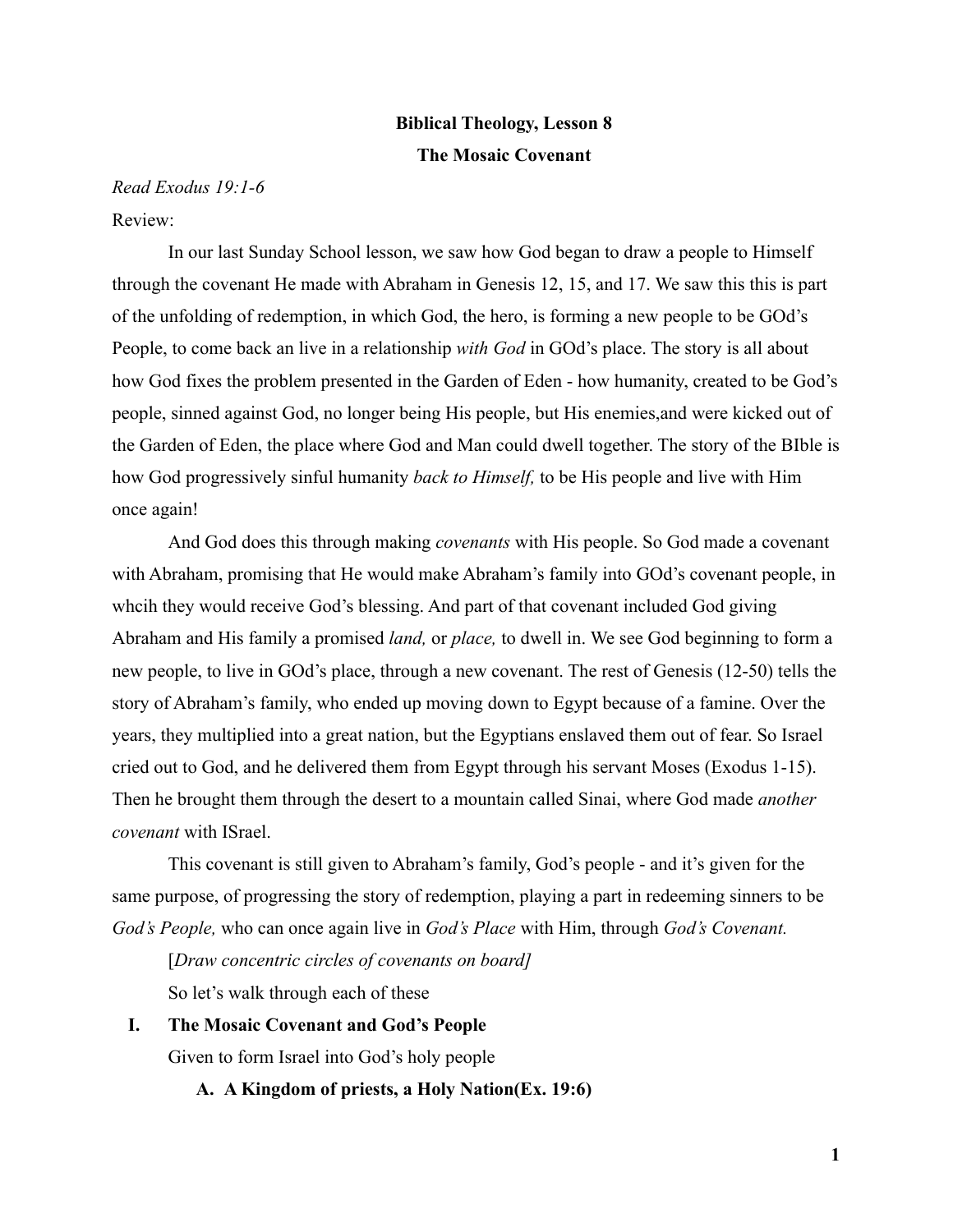Reminds us of humanity being made in the "image of God" in the Garden of Eden. Adam and Eve were to represent God, both in ruling, or exercising dominion over creation, like little kings, and representing Creation in their worship and service to God, like little priests. Humanity was created to be Priest-Kings as God's People. And God tells Israel here that He is making this Law-Covenant with them so that all the people of Israel will be a "kingdom of priests" - so that they will be priest-kings, as God's "treasured possession among all peoples" - that is, as God's special, covenant people.

#### **II. The Mosaic Covenant and God's Place**

Given for God and Israel to dwell together

#### **A. Land promises**

From the very beginning, it's made very clear that the purpose of God bringing Israel out of Egypt and giving them the LAw Covenant on Sinai is to bring them to the promised land - the land promised to Abraham. But it's also clear that the Mosaic covenant is given so that they can *dwell with God;* or, more precisely, so that God can dwell among them in the land.

This is symbolized in many ways (such as the cloud of God's glory in the wilderness, on the mountain, on the tent of meeting, etc.), but is most clearly represented by the *tabernacle,* and later the more permanent temple.

#### **B. Tabernacle/Temple**

**Ex. 25:8**, "And let them make me a sanctuary, that I may dwell in their midst. Exactly as I show you concerning the pattern of the tabernacle, of all its furniture, so you shall make it."

Much of the rest of Exodus gives many instructions on how to build the tabernacle/temple. The construction is very revealing: the very center is the "Holy of Holies," where God dwells in the midst of Israel, His people. But Israel can't come in there. Not even the priests can, except for the high priest, once a year, to make atonement. The rest of the temple is around the holy of holies, where the priests live and mediate between the "unclean" people and God. then there's the outer court, where Israel can come to God and make sacrifices and worship.

So, on the one hand, this provides a way for sinful humanity to be brought near as God's people, for God to dwell with man once again!

But, on the other hand, *this also highlights their sinfulness, the holiness of God, and our inability to approach God fully because of our sin.* The Mosaic Covenant Draws Sinners Closer, but Keeps Them at Arm's Length